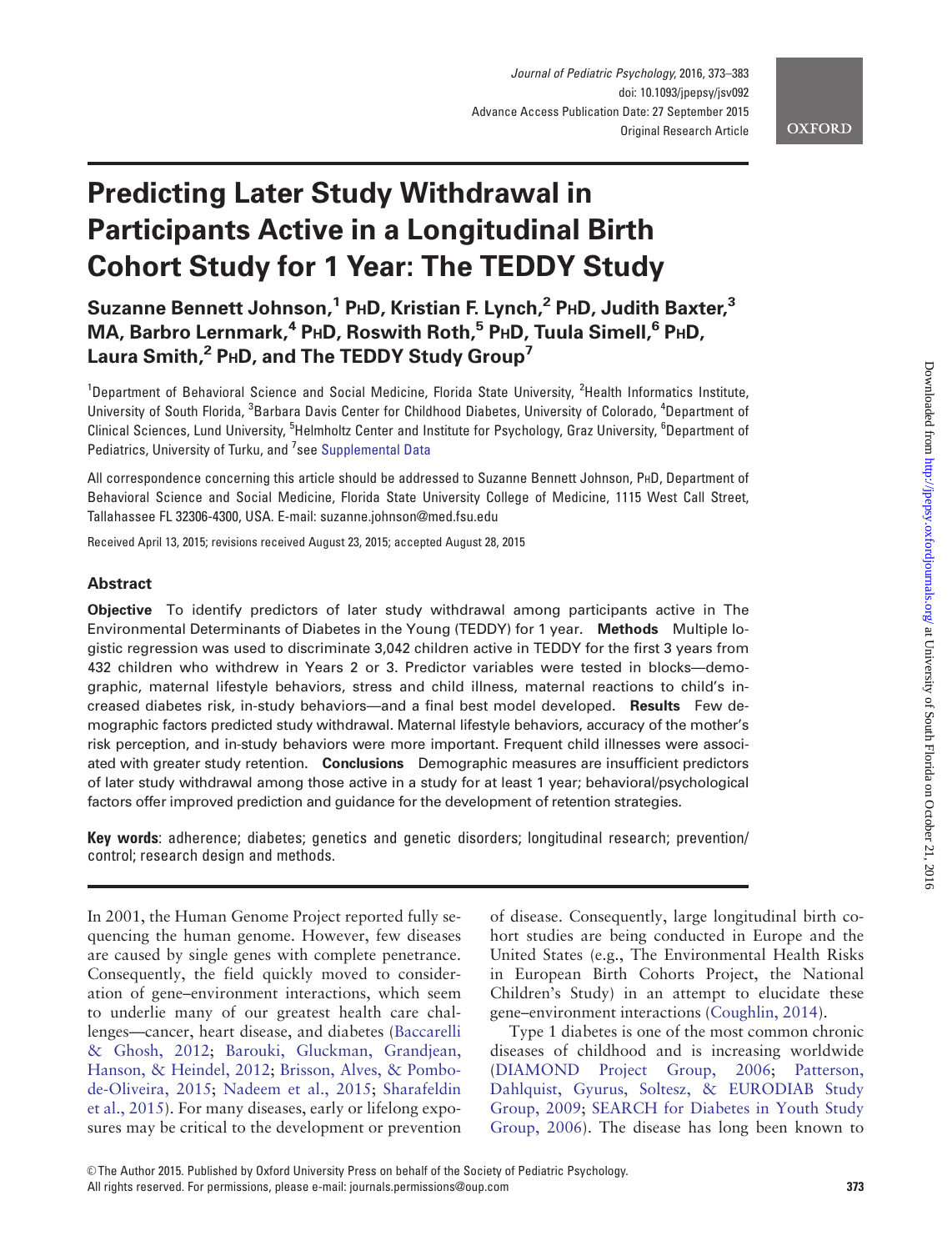have a genetic component, and recent scientific advances have identified the human leukocyte antigen (HLA) locus as the critical area for identifying genetic markers for Type 1 diabetes. Nevertheless, most children with high-risk genes for Type 1 diabetes never develop the disease, and only half of monozygotic twins are concordant for the disease [\(Johnson, 2011;](#page-10-0) [Metcalfe et al., 2001](#page-10-0)). Consequently, it is widely believed that environmental exposures play a critical role in disease onset among genetically at-risk children.

Funded by the National Institutes of Health, the Environmental Determinants of Diabetes in the Young (TEDDY) study seeks to identify possible environmental triggers of Type 1 diabetes mellitus in children at increased genetic risk for the disease [\(The TEDDY](#page-10-0) [Study Group, 2007](#page-10-0)). Over 420,000 newborns were screened for HLA-conferred Type 1 diabetes genetic risk in sites across Finland, Germany, Sweden, and the USA; 21,589 were identified as HLA-eligible and 8,676 joined the TEDDY study. Most participants (89%) came from the general population, with no first-degree Type 1 diabetes relative.

This longitudinal natural history study will follow these genetically at-risk children for up to 15 years. Because both the identification of TEDDY eligible infants and their participation in TEDDY are timeconsuming and expensive for the investigators, families, and the funders, loss of these valuable participants from TEDDY is a major concern. Significant loss of study participants over time will reduce statistical power, further threatening the investigators' ability to meet the study objectives.

In an effort to address this important issue, we initially sought to identify characteristics of the TEDDY sample—collected at study onset—that would successfully predict withdrawal from TEDDY among general population families during the first year of the study ([Johnson et al., 2011\)](#page-10-0). However, longitudinal studies of potential gene–environment interactions, like TEDDY, ask participants to remain in the study for many years. Consequently, concerns about study withdrawal are not limited to the first year of the study, but remain important year after year, as the study continues. We were surprised to learn that few studies have examined predictors of retention in long-term observational studies of newborns; the few studies that do exist focused primarily on demographic variables and none examined a comprehensive set of psychosocial and behavioral predictors ([Aylward,](#page-9-0) [Hatcher, Stripp, Gustafson, & Leavitt, 1985;](#page-9-0) [Constantine, Haynes, Spiker, Kendall-Tackett, &](#page-10-0) [Constantine, 1993;](#page-10-0) [Greene, Greenland, Olsen, &](#page-10-0) [North, 2011;](#page-10-0) [Howe, Tilling, Golobardes, & Lawlor,](#page-10-0) [2013;](#page-10-0) [Kotecha et al., 2010](#page-10-0); [Turner & le Souef, 2003;](#page-10-0) [Wolke et al., 2009\)](#page-10-0).

While some variables may be associated with both early and later study withdrawal, it is also possible

that other factors become important in predicting later withdrawal. Families who stay in the study for more than a year are likely different from those who leave a study in the first year. Further, we have important additional information on families who have been in TEDDY for a full year that may prove useful to understanding who leaves the study and who stays 2 and 3 years after study inception. Perhaps most importantly, many of the behavioral factors collected in the first year of TEDDY are potentially modifiable, offering guidance for future efforts to enhance study retention.

We conceptualized possible predictors of late withdrawal in blocks, from those most removed from the target behavior—study withdrawal—and least modifiable to those most likely to be related to study withdrawal and potentially modifiable. Our first block included demographic factors that are relatively easy to collect and have been tied to study withdrawal in other studies. Maternal lifestyle behaviors were considered next, as maternal smoking, alcohol use, working outside the home during pregnancy proved predictive of study withdrawal during the first year of TEDDY [\(Johnson et al., 2011\)](#page-10-0). Our third block of variables included measures of life stress and child illness collected during the first year of TEDDY. We hypothesized that mothers who report more life stress and more illness in their child might find the demands of TEDDY more difficult. Our fourth block included mothers' reactions to the child's increased risk for Type 1 diabetes. We knew from prior work that maternal anxiety about the child's increased risk and the accuracy of her perceptions of the child's risk at study inception were important predictors of study withdrawal in the first year ([Johnson et al., 2011](#page-10-0)). We also knew that maternal anxiety about a child's diabetes risk often declines over time and her risk perception accuracy may decline over time as well [\(Johnson,](#page-10-0) [2011\)](#page-10-0). Consequently, her reactions to her child's increased diabetes risk at study inception may not be as important predictors of later withdrawal as her reactions after a year of being in the TEDDY study. In addition, we had measures of maternal depression, not available at study inception. Although no previous long-term observational studies of newborns have examined maternal depression as a predictor of study retention, two short-term intervention studies conducted with mothers of young children found depression to be associated with study dropout [\(Bigatti,](#page-9-0) [Cronan, Anaya, 2001;](#page-9-0) [Moser, Dracup & Doering,](#page-10-0) [2000\)](#page-10-0). Our final block included measures of in-study behavior. We expected that mothers who had the most difficulty attending study visits, who had little father support for the study, and who were more dissatisfied with the TEDDY experience would be more likely to leave the study in years 2 or 3. We considered both study compliance and satisfaction as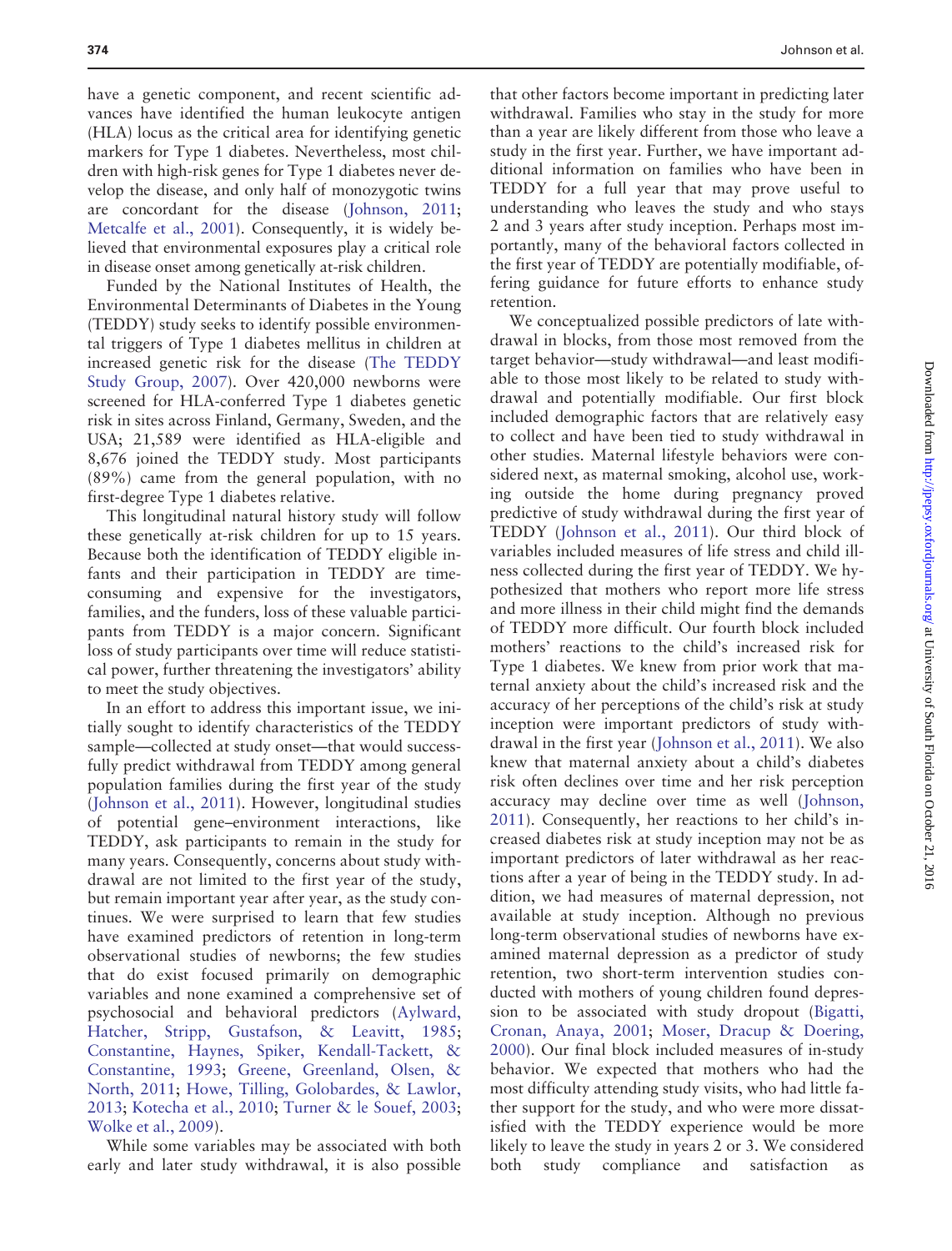potentially modifiable. Although we did not consider father support as necessarily modifiable, we did consider the larger concept of social support as a factor that could be modified.

The TEDDY study is unique in that it offers a broad array of psychological and behavioral variables, in addition to demographic variables, that may prove important predictors of study withdrawal as late as 2 and 3 years after study inception. Behavioral and psychological variables have been largely ignored in the few studies that have attempted to examine study withdrawal in long-term birth cohort studies. Unlike demographic variables, which are largely unmodifiable, behavioral and psychological variables may prove important not only for their predictive value but because many of these factors are potentially modifiable, providing direction to retention efforts. This guidance is important not only for TEDDY but for other pediatric multiyear longitudinal studies that face similar retention challenges.

#### Methods

#### The TEDDY Study

Parents of TEDDY eligible babies were fully informed of the infant's increased genetic risk as well as the demands of study participation; all infants were required to join the study before 4.5 months of age. The TEDDY protocol is demanding with study visits every 3 months during the first 4 years of the child's life and every 6 months thereafter. Clinic visits involve blood draws and other biologic sample collection. Blood samples are regularly tested for the development of autoantibodies, indicating possible progression toward Type 1 diabetes. Parents are informed of all test results and are asked to keep detailed records of the child's diet, illnesses, life stresses, and other environmental exposures between study visits. The TEDDY study was approved by relevant institutional review board at each TEDDY site [\(The TEDDY Study](#page-10-0) [Group, 2007](#page-10-0)).

#### Study Sample

We first identified general population families who were active in TEDDY during the first year of the TEDDY study and who were at least 39 months of age as of June 30, 2011 ( $n = 4,138$ ). We excluded children with a first-degree Type 1 diabetes relative because few of these children leave TEDDY; only 22 of 458 children with a Type 1 diabetes relative withdrew in years 2–3 of the TEDDY study. We also excluded any child who developed Type 1 diabetes during the second and third year of TEDDY ( $n = 54$ ). The remaining study sample was placed into three groups: Active defined as currently in the TEDDY study with a visit within the last 6 months  $(n=3,042)$ ; Late

Withdrawal—withdrew from the TEDDY study between 15 months and 39 months of age  $(n=432)$ ; and Inactive—listed as active in the study database but with no data collected in the last 6 months ( $n = 152$ ). This analysis focused on a comparison of the Actives and the Late Withdrawals. Inactives were removed from the analysis because their status was unclear. We also examined whether children who became autoantibody positive during the first year of TEDDY were more or less likely to stay in TEDDY during Years 2–3; no significant effect was found, so these children were retained in the current analysis. None of the children included in this analysis received the retention intervention developed from our prior studies [\(Johnson](#page-10-0) [et al., 2011](#page-10-0), [2014](#page-10-0)), which was initiated with families joining TEDDY in January of 2009 or later; all of the families used in this analysis joined TEDDY before March 1, 2008.

#### Predictors of Study Withdrawal

We organized possible predictors of study withdrawal into five blocks, from those most removed from the target behavior of interest—study withdrawal—and least modifiable to those most likely to be related to study withdrawal and potentially modifiable.

#### Block 1: Demographic

Demographic information was obtained from maternal interviews and questionnaires and included the following: country of residence; child gender; child ethnic-minority status (United States: the TEDDY child's mother's first language is not English or the mother was not born in the United States or the child is a member of an ethnic minority group—yes/no; Europe: the child's mother's first language or country of birth is other than that of the TEDDY country in which the child resides—yes/no); whether the TEDDY child is an only child (yes/no); maternal age at the child's birth; maternal marital status (married or living together vs. single parent); maternal education (primary education or high school, trade school or some college, graduated from college); and crowding (number of persons in the household divided by the number of rooms in the house). Because the crowding variable was skewed, it was rescored to normalize the distribution  $(0 = 0-0.49; 1 = 0.50-0.59; 2 = 0.60-0.75;$  $3 = 0.76 - 1.00$ ;  $4 = >1.00$ ).<sup>1</sup>

#### Block 2: Maternal Lifestyle Behaviors

Information on maternal lifestyle behaviors during pregnancy and during the first year of TEDDY was obtained from interviews and questionnaires and included the following: smoking during pregnancy or

<sup>1</sup> In follow-up analyses, we reran all statistical models using standard scores and raw scores; there was no change in the results.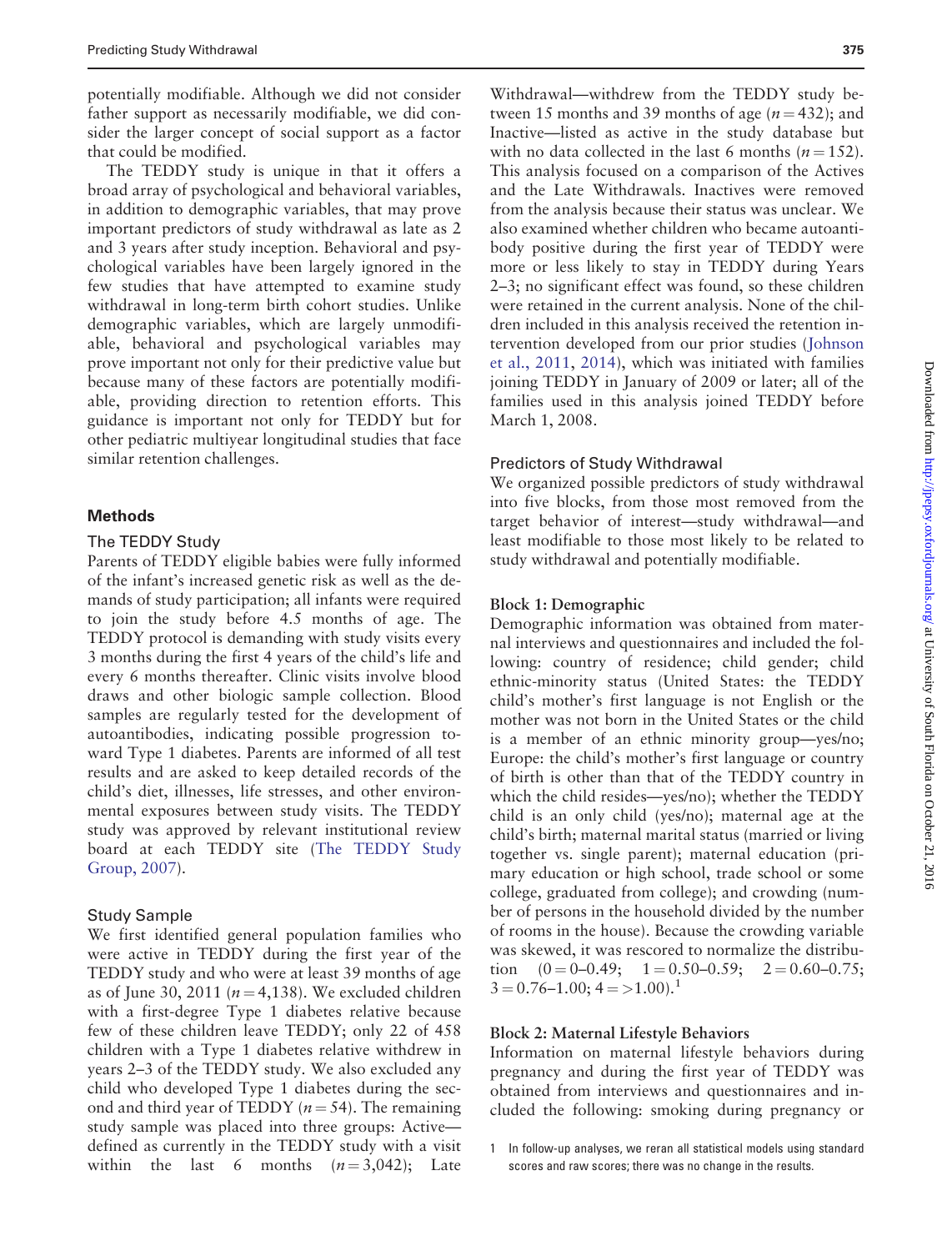during the first year of TEDDY (yes/no); reducing work hours or not working at all during pregnancy (yes/no); complete abstinence from alcohol during the last trimester of the mother's pregnancy (yes/no); working outside of the home in the first year of TEDDY (yes/no).

#### Block 3: Stress and Child Illnesses

Every 3 months, the TEDDY child's mother was interviewed about whether a serious negative life event (illness, injury, hospitalization, death, divorce, or violence) had occurred in the past 3 months. We totaled the number of serious life events across all data collection points in the first year of TEDDY; because the data were bimodal, we created a yes/no variable as to whether a serious negative life event had occurred any time during the first year of TEDDY. Every 3 months, we also collected information on any illnesses the child had during the preceding 3 months. These data were summed across all data collection points in the first year of TEDDY. Because these data were skewed, the data were rescored to create a more normal distribution  $(1 = 0-2$  illnesses;  $2 = 3-4$  illnesses;  $3 = 5 - 7$  illnesses;  $4 = 8 - 10$  illnesses;  $5 = > 10$ illnesses).<sup>2</sup>

#### Block 4: Maternal Reactions to the TEDDY Child's Type 1 Diabetes Risk

In this block, we included two measures specifically addressing the child's increased diabetes risk: maternal risk perception accuracy and maternal anxiety about the child's increased diabetes risk. We also included two measures of maternal depression.

Maternal risk perception accuracy (accurate indicating that the mother perceived the TEDDY child's Type 1 diabetes risk as higher or much higher than other children's risk; underestimate—indicating that the mother perceived the child's risk as the same, somewhat lower, or much lower than other children's Type 1 diabetes risk) was assessed by questionnaire at study inception and at study visits scheduled when the child was 6 and 15 months of age.

Maternal anxiety about the child's Type 1 diabetes risk was assessed using a six-item measure adapted from the state component of the State-Trait Anxiety Inventory [\(Hood, Johnson, Baughcum, She, & Schatz,](#page-10-0) [2006;](#page-10-0) [Johnson et al., 2011](#page-10-0); [Speilberger, Gorsuch, &](#page-10-0) [Luschene, 1970\)](#page-10-0) and given at the first TEDDY visit and at two subsequent visits when the child was 6 and 15 months of age. The coefficient alphas for maternal State Anxiety Inventory scores in this sample were excellent ( $\alpha = .895$  at first study visit;  $\alpha = .901$  at the 6-

month study visit;  $\alpha = .904$  at the 15-month study visit).

Preliminary analyses indicated that risk perception accuracy was highly correlated across time; the same was true for the State Anxiety Inventory scores. Consequently, we elected to use the 15-month measures in our predictive models. In cases where the 15 month measure was missing, we used the 6-month measure.

Maternal depression was assessed using the Edinburgh Postnatal Depression scale [\(Cox, Holden,](#page-10-0) [& Sagovsky, 1987](#page-10-0)) collected at the child's 6-month study visit (coefficient  $\alpha = .844$ )<sup>3</sup> and the depression subscale of Bradley's Well Being scale ([Bradley &](#page-9-0) [Lewis, 1990](#page-9-0)) administered at the child's 15-month study visit (coefficient  $\alpha = .664$ ). Responses on this subscale were not normally distributed and were rescored using a 3-point scale to normalize the distribution  $(0 = 0-1; 1 = 2-4; 2 = 5).$ <sup>4</sup>

#### Block 5: In-Study Behaviors

Because TEDDY participants were recruited over several years, we included the year of recruitment as an in-study behavior variable given that recruitment behaviors by study staff may have changed over the years (Year 1: September 2004–August 2005; Year 2: September 2005–August 2006; Year 3: September 2006–August 2007; Year 4: September 2007– February 2008). Other in-study behaviors included: TEDDY father participation, study compliance, and maternal study satisfaction.

The TEDDY child's father was asked to complete a brief survey at study inception, and at TEDDY visits scheduled when the child was 6 months and 15 months of age. We examined how many fathers completed zero, one, two, or all three surveys during the first year of TEDDY. The distribution was bimodal. Consequently, we scored this variable 0/1 as to whether the father had completed all three surveys.

Study compliance was measured by the number of missed clinic visits and missed blood draws in the first year of TEDDY. Each child was placed into one of three groups: completed all visits and all blood draws, completed all visits but missed one or more blood draws, missed one or more clinic visits.

Maternal study satisfaction was assessed by questionnaire at TEDDY study visits scheduled when the child was 6 and 15 months of age. Mothers were asked: Overall, how do you feel about having your child participate in the TEDDY study? (scored:

<sup>2</sup> In follow-up analyses, we reran all statistical models using standard scores and raw scores; there was no change in the results.

<sup>3</sup> In a follow-up analysis, we replaced the Edinburgh Postnatal Depression score with a categorical variable indicating whether the score was above the clinical cutoff  $(≥13)$ ; there was no change in the results.

<sup>4</sup> In follow-up analyses, we reran all statistical models using standard scores and raw scores; there was no change in the results.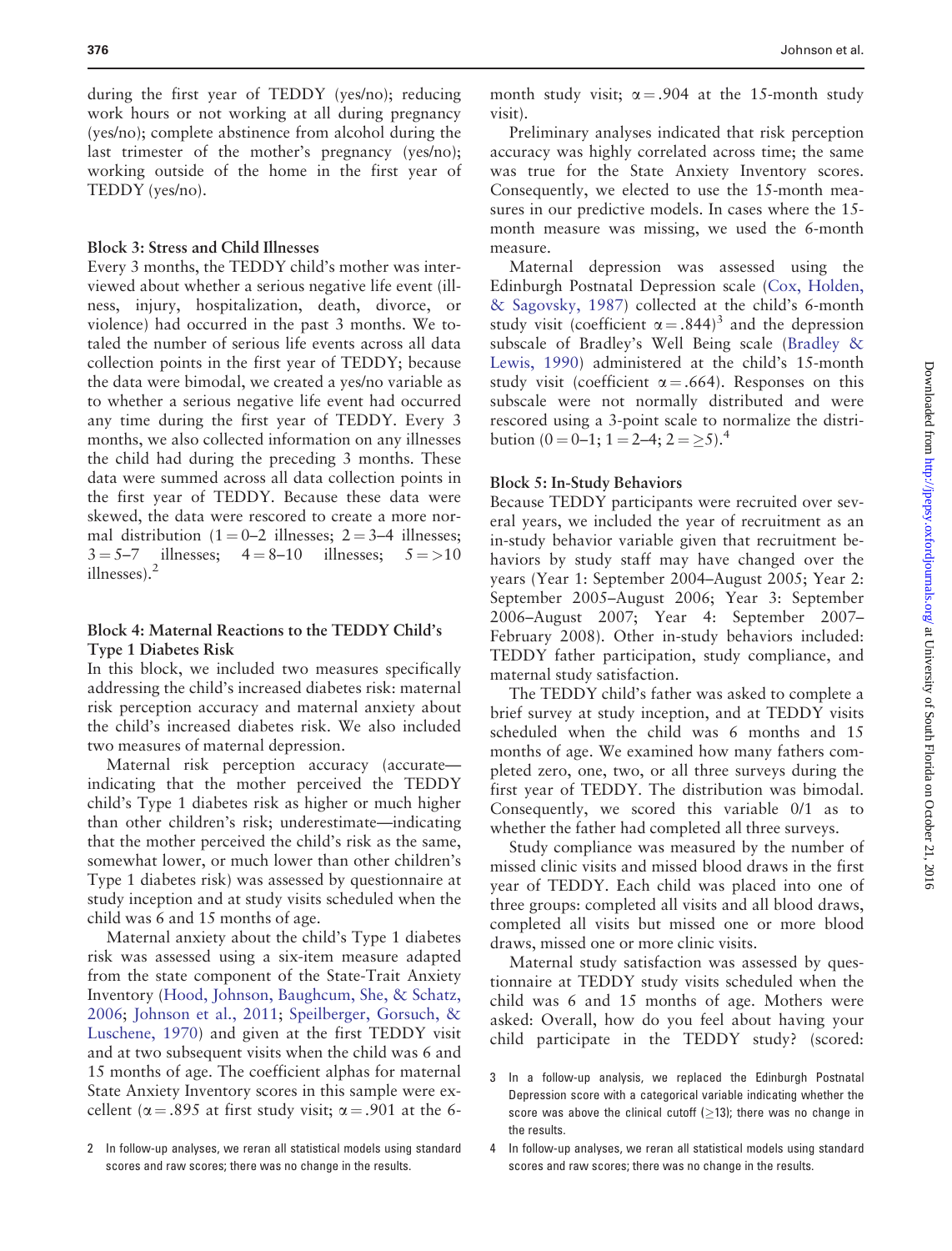$0 =$ like it a lot,  $1 =$ like it a little,  $2 =$ it is ok or dislike  $it$ ; Do you think your child's participation in TEDDY was a good decision? (scored:  $0 = a$  great decision,  $1 = a$  good decision,  $2 = an$  ok decision or bad decision); Would you recommend the TEDDY study to a friend? (scored:  $0 = yes$ ,  $1 = maybe$ ,  $2 = no$ ). The items were significantly correlated and consequently were summed to create a total satisfaction score. Because the total satisfaction scores were not normally distributed and skewed toward 0, for analysis purposes, we placed each respondent into one of four groups: very satisfied (total score  $= 0$ ); satisfied (total score  $= 1$  or 2); somewhat satisfied (total score  $=$  3 or 4); neutral/ dissatisfied (total score  $=$  5 or 6). Because maternal study satisfaction was highly correlated at 6 and 15 months, we selected the 15-month measure for inclusion in the block. If the 15-month measure was missing, we used the 6-month measure.

#### Data Analysis

Multiple logistic regression was used to identify significant predictors of withdrawal from TEDDY in Years 2–3 of the study. We considered predictor variables in blocks: demographic, maternal lifestyle behaviors, stress and child illness, maternal reactions to the child's Type 1 diabetes risk, and in-study behaviors. We initially created prediction models for each block of variables. We then retained significant predictors  $(p < .10)$  from each block in a full model. The full model was further trimmed by eliminating through backward selection any predictor with a  $p$  value  $of > .05$ . Finally, receiver operating characteristic (ROC) curves were used to evaluate the discriminatory power of the models to identify families who withdrew compared with those who did not. The area under the ROC curve (AUC) was used to quantify the predictive accuracy. An area of 1 represented a perfect prediction; an area of 0.5 indicated random chance. We calculated ROC curves for the model that included only the significant demographic variables in Block 1 and the final model that included behavioral and psychological variables. Analyses were conducted using the Statistical Analysis Software (Version 9.4, SAS Institute, Cary NC), and the figure was created using GraphPad PRISM 5.03 (GraphPad Software Inc., San Diego, CA).

#### Results

[Table I](#page-5-0) provides the results of the multiple logistic regression for each of the five blocks of variables. For categorical measures, the sample size and percent of participants withdrawing from TEDDY are provided. For continuous variables, the mean and standard deviation are provided. For all variables, the odds ratio, 95% confidence interval (CI), and  $p$  value are

provided. Sample size differs slightly across blocks because only subjects with no missing data for that block were retained.

In the Demographic block, only-child status, younger maternal age at the child's birth, less maternal education, and household crowding were all associated with leaving the TEDDY study. In the Maternal Lifestyle Behavior block, not working or reducing work hours during pregnancy and smoking were associated with study withdrawal. In the Stress and Child Illness block, child illness was associated with study withdrawal but in the opposite direction expected; children with more illness were more likely to remain in the TEDDY study. In the Maternal Reactions to the Child's Risk for Type 1 Diabetes block, maternal risk perception accuracy was predictive; mothers who underestimated their child's risk were more likely to leave the TEDDY study. All of the variables in the In-Study Behavior block were significant predictors of study withdrawal. Participants recruited in the earliest years of TEDDY, those whose fathers did not complete all study surveys, those who missed blood draws or study visits, and mothers least satisfied with the TEDDY study were more likely to withdraw.

[Table II](#page-7-0) provides the final best predictive model, incorporating variables from all five blocks. All of the variables that were statistically significant in their own block were retained in the final model. Maternal education was dropped because it did not meet the  $p < .05$  criteria.

[Figure 1](#page-7-0) provides the ROC curves for the null model (no predictors), the demographics-only model (only-child status, maternal age, maternal education, crowding), and the final model depicted in [Table II.](#page-7-0) For the demographics-only model, the AUC was 0.61,  $95\%$  CI = 0.58–0.64. Prediction substantially improved when behavioral and psychological variables were added to the model,  $AUC = 0.73$ ,  $95\%$  $CI = 0.71 - 0.76$ .

#### **Discussion**

In this sample of participants who had been active in TEDDY for a full year, two demographic variables only-child status and younger maternal age—were associated with leaving the TEDDY study in Year 2 or 3. Young maternal age was an important predictor of study withdrawal in Year 1 of TEDDY [\(Johnson](#page-10-0) [et al., 2011\)](#page-10-0) and has been associated with loss to follow-up in a prior long-term birth cohort observational study ([Greene et al., 2011](#page-10-0)). Younger moms are less experienced and may find study demands more challenging. Only-child status appears to be rarely used in studies of dropout. [Wolke et al. \(2009\)](#page-10-0) found large family size to be predictive of study dropout but did not assess the impact of only-child families. [Turner](#page-10-0) [and le Souef \(2003\)](#page-10-0) did not assess only-child status per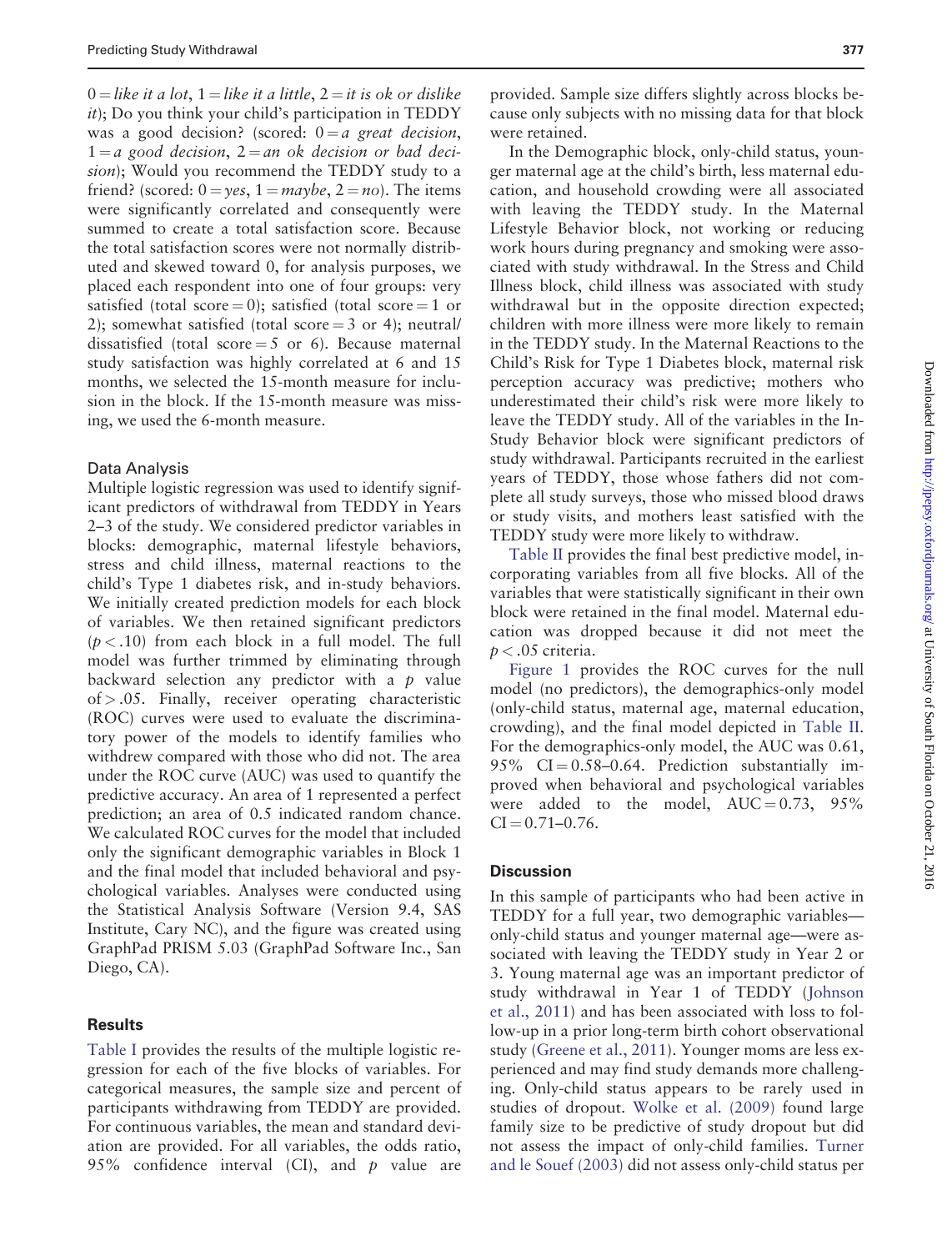<span id="page-5-0"></span>

| ١<br>ים<br>ס<br>ı<br>$\frac{1}{2}$<br>Į<br>Í              |                                                |
|-----------------------------------------------------------|------------------------------------------------|
| - יימי 147 מיים מיי<br>2<br>2<br>ı<br>$\sum_{i=1}^{n}$    |                                                |
| Ï<br>ני<br>האלי ה<br>ı<br>$-3$ by Block:<br>!<br>!<br>í   |                                                |
| ١<br>I<br>֖֖֖֪ׅ֖֧ׅ֪ׅ֖֧֪ׅ֚֚֚֚֚֚֚֚֚֚֚֚֚֚֚֚֚֚֚֚֚֡֝֝֝֝֝֓<br>Í | $\frac{1}{2}$<br>I<br>$\overline{\phantom{a}}$ |
| ţ                                                         | l<br>$\ddot{\phantom{a}}$<br>ł                 |

| <b>Blocks</b> | Factors                                                                    | Total                                                       | Withdrawals                          |                                                     | multivariate logistic regression within each block<br>Odds ratio for withdrawal as estimated from |                    |
|---------------|----------------------------------------------------------------------------|-------------------------------------------------------------|--------------------------------------|-----------------------------------------------------|---------------------------------------------------------------------------------------------------|--------------------|
|               |                                                                            | N or mean (SD)                                              | $\%$                                 | OR                                                  | $95%$ CI                                                                                          | $p$ -value         |
| Demographic   | Country of residence                                                       |                                                             |                                      |                                                     |                                                                                                   |                    |
|               | Finland                                                                    |                                                             |                                      |                                                     | $\operatorname{Ref}$                                                                              |                    |
|               | Sweden                                                                     |                                                             | $11.7$<br>$12.3$<br>$13.7$<br>$11.7$ | $0.3881$<br>$0.72$                                  | $0.82 - 1.44$                                                                                     |                    |
|               | Germany                                                                    |                                                             |                                      |                                                     | $1.00 - 2.89$                                                                                     |                    |
|               | United States                                                              | $\begin{array}{c} 845 \\ 1,230 \\ 111 \\ 1,141 \end{array}$ |                                      |                                                     | $0.82 - 1.53$                                                                                     | 0.28               |
|               | Gender of child                                                            |                                                             |                                      |                                                     |                                                                                                   |                    |
|               | Boy                                                                        |                                                             |                                      | 00.1                                                | Ref                                                                                               |                    |
|               | $\mbox{Girl}$                                                              | 1,716<br>1,612                                              | $11.9$<br>$12.3$                     | 1.04                                                | $0.84 - 1.29$                                                                                     | 0.70               |
|               | Child ethnic/minority status                                               |                                                             |                                      |                                                     |                                                                                                   |                    |
|               | $\frac{1}{2}$                                                              |                                                             |                                      |                                                     | $\operatorname{Ref}$                                                                              |                    |
|               | Yes                                                                        | $2,880$<br>448                                              | $11.6$<br>$15.4$                     | 1.17                                                | $0.85 - 1.61$                                                                                     | 0.33               |
|               | Only child                                                                 |                                                             |                                      |                                                     |                                                                                                   |                    |
|               | $\frac{1}{2}$                                                              |                                                             |                                      |                                                     | $\operatorname{Ref}$                                                                              |                    |
|               | Yes                                                                        | 1,871<br>1,457                                              | 11.2                                 |                                                     |                                                                                                   |                    |
|               | Maternal age at child's birth                                              | 30.7(5.1)                                                   |                                      | $\begin{array}{c} 1.00 \\ 1.30 \\ 0.97 \end{array}$ | $1.03 - 1.65$<br>0.95-1.00                                                                        | 0.03               |
|               | Parents married or living together                                         |                                                             |                                      |                                                     |                                                                                                   |                    |
|               | $\frac{1}{2}$                                                              | 140                                                         |                                      | 1.45                                                | $0.93 - 2.27$                                                                                     | 0.11               |
|               | Yes                                                                        | 3,188                                                       | 20.0<br>11.8                         | 1.00                                                | Ref                                                                                               |                    |
|               | Mother's education                                                         |                                                             |                                      |                                                     |                                                                                                   |                    |
|               | Primary education                                                          | $\frac{661}{790}$<br>1,877                                  |                                      | 1.33                                                | $0.99 - 1.79$                                                                                     |                    |
|               | Trade school/ some college                                                 |                                                             | $15.7$<br>$14.8$<br>$9.7$            |                                                     | $1.02 - 1.72$                                                                                     |                    |
|               | Graduated college                                                          |                                                             |                                      |                                                     | Ref                                                                                               |                    |
|               | Crowding (persons/room) <sup>a</sup>                                       | 2.02(1.18)                                                  |                                      | $1.30$<br>$-2.7$                                    | $1.09 - 1.34$                                                                                     | $0.06$<br>$0.0004$ |
| Maternal      | Working during pregnancy                                                   |                                                             |                                      |                                                     |                                                                                                   |                    |
| Lifestyle     | Reduced work/did not work at all                                           | 1,657                                                       | 14.3                                 | 1.49                                                | $1.20 - 1.86$                                                                                     | 0.0004             |
| Behaviors     | Worked all trimesters                                                      | 1,692                                                       | 9.9                                  | 1.00                                                | Ref                                                                                               |                    |
|               | Alcohol consumption during pregnancy                                       |                                                             |                                      |                                                     |                                                                                                   |                    |
|               |                                                                            |                                                             |                                      | 1.13                                                | $0.86 - 1.50$                                                                                     | 0.38               |
|               | Total abstinence in third trimester<br>Occasional drink in third trimester | 2,721<br>628                                                | $12.4$<br>$10.7$                     | 0.00                                                | Ref                                                                                               |                    |
|               |                                                                            |                                                             |                                      |                                                     |                                                                                                   | (continued)        |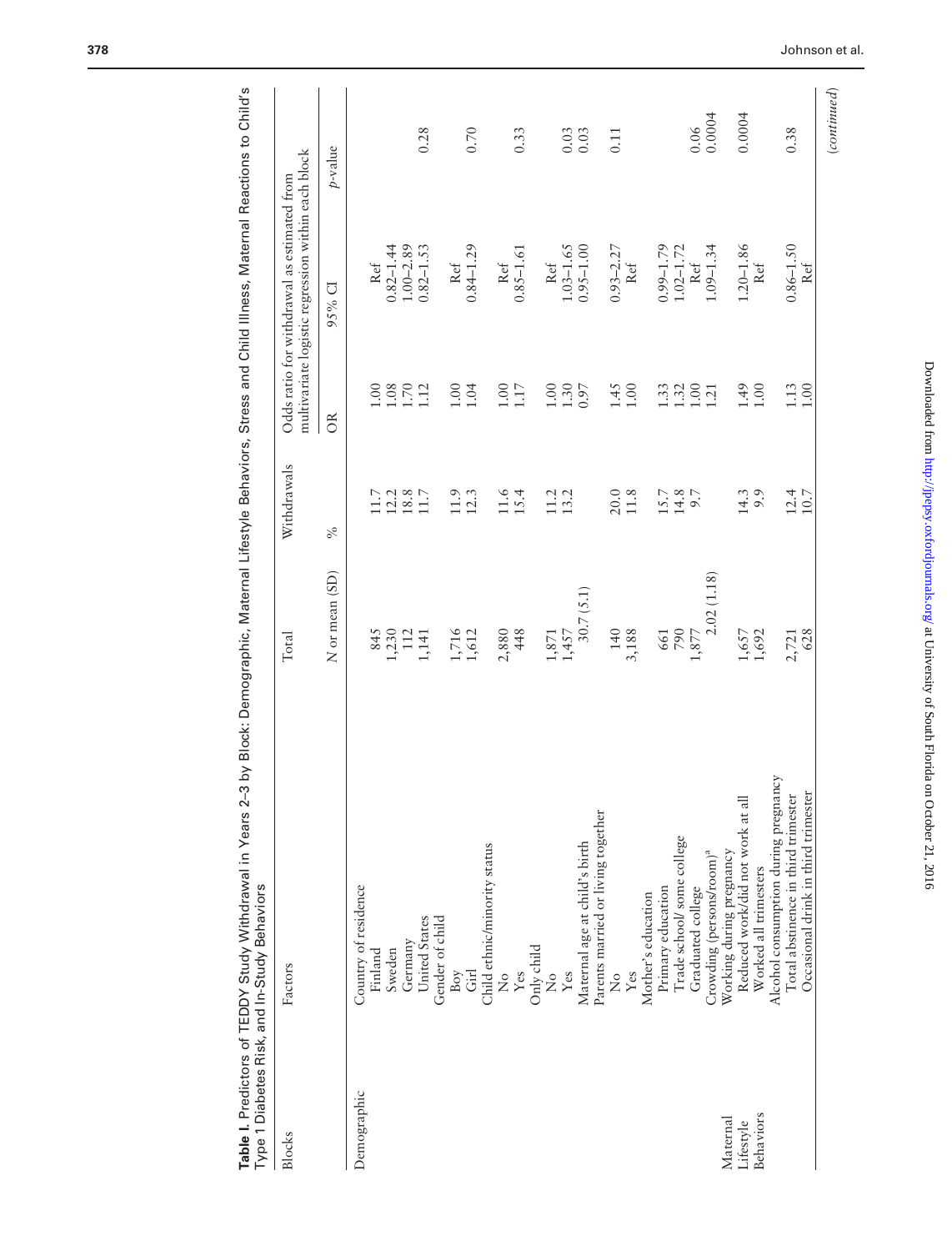| Table I. Continued       |                                                                                                                                                                                                                                                                                                                                                                                    |                |                  |                            |                                                                                                   |                  |
|--------------------------|------------------------------------------------------------------------------------------------------------------------------------------------------------------------------------------------------------------------------------------------------------------------------------------------------------------------------------------------------------------------------------|----------------|------------------|----------------------------|---------------------------------------------------------------------------------------------------|------------------|
| Blocks                   | Factors                                                                                                                                                                                                                                                                                                                                                                            | $\rm Total$    | Withdrawals      |                            | multivariate logistic regression within each block<br>Odds ratio for withdrawal as estimated from |                  |
|                          |                                                                                                                                                                                                                                                                                                                                                                                    | N or mean (SD) | $\%$             | OR                         | $95%$ CI                                                                                          | $p$ -value       |
|                          | year of TEDDY)<br>Smoking (pregnancy or during first                                                                                                                                                                                                                                                                                                                               |                |                  |                            |                                                                                                   |                  |
|                          | ż                                                                                                                                                                                                                                                                                                                                                                                  | 2,873          | $11.2$<br>$17.2$ | 1.55                       | Ref                                                                                               |                  |
|                          | Yes                                                                                                                                                                                                                                                                                                                                                                                | 476            |                  |                            | $1.19 - 2.02$                                                                                     | 0.001            |
|                          | Working outside the home in the first year of TEDDY                                                                                                                                                                                                                                                                                                                                |                |                  |                            |                                                                                                   |                  |
|                          | $\frac{1}{2}$                                                                                                                                                                                                                                                                                                                                                                      | 2,218          | 12.1             | 1.13                       | $0.90 - 1.42$                                                                                     | 0.31             |
|                          | $\mathop{\mathrm{Yes}}$                                                                                                                                                                                                                                                                                                                                                            | 1,131          | 12.1             | 1.00                       | Ref                                                                                               |                  |
| Stress and Child Illness | Serious negative life event in the first year of TEDDY                                                                                                                                                                                                                                                                                                                             |                |                  |                            |                                                                                                   |                  |
|                          | $\frac{1}{2}$                                                                                                                                                                                                                                                                                                                                                                      | $1,805$        |                  | 1.00                       | Ref                                                                                               |                  |
|                          | Yes                                                                                                                                                                                                                                                                                                                                                                                | 1,651          | $12.4$<br>$12.5$ |                            | $0.86 - 1.29$                                                                                     | $0.61\,$         |
|                          | Number of child illnesses <sup>b</sup> in the first year of TEDDY                                                                                                                                                                                                                                                                                                                  | 2.1(1.2)       |                  | $1.06$<br>$0.78$           | $0.72 - 0.86$                                                                                     | < 0.0001         |
| Maternal                 | Risk perception accuracy (15mo)                                                                                                                                                                                                                                                                                                                                                    |                |                  |                            |                                                                                                   |                  |
| Reactions to             | Underestimate                                                                                                                                                                                                                                                                                                                                                                      | 1,279          | 14.5             |                            | $1.46 - 2.31$                                                                                     | < 0.0001         |
| Child's Type 1           | Accurate                                                                                                                                                                                                                                                                                                                                                                           | 1,851          | 8.5              | $1.84$<br>$1.00$           | Ref                                                                                               |                  |
| Diabetes Risk            | State Anxiety Inventory score (15 mo)                                                                                                                                                                                                                                                                                                                                              | 33.6(9.4)      |                  | $1.01\,$                   | $0.99 - 1.02$                                                                                     |                  |
|                          |                                                                                                                                                                                                                                                                                                                                                                                    | 6.2(4.3)       |                  | 0.99                       | $0.97 - 1.02$                                                                                     | $0.30$<br>$0.66$ |
|                          | Edinburgh Postnatal Depression score (6 mo)<br>Bradley Depression subscale (15 mo) <sup>c</sup>                                                                                                                                                                                                                                                                                    | 2.24(1.13)     |                  | 1.07                       | $0.96 - 1.19$                                                                                     | 0.24             |
| In-Study Behaviors       | TEDDY recruitment cohort                                                                                                                                                                                                                                                                                                                                                           |                |                  |                            |                                                                                                   |                  |
|                          | Year 1                                                                                                                                                                                                                                                                                                                                                                             | 699            | 13.6             | 2.04                       | $1.37 - 3.02$                                                                                     |                  |
|                          | Year 2                                                                                                                                                                                                                                                                                                                                                                             | 1,018          | 13.3             | $1.99$<br>$1.60$<br>$1.00$ | $1.37 - 2.89$                                                                                     |                  |
|                          | Year <sub>3</sub>                                                                                                                                                                                                                                                                                                                                                                  | 1,189          | 12.5             |                            | $1.11 - 2.32$                                                                                     |                  |
|                          | Year <sub>4</sub>                                                                                                                                                                                                                                                                                                                                                                  | 516            | 8.3              |                            | Ref                                                                                               | 0.001            |
|                          | Father's participation in first year of TEDDY                                                                                                                                                                                                                                                                                                                                      |                |                  |                            |                                                                                                   |                  |
|                          | Completed all 3 surveys                                                                                                                                                                                                                                                                                                                                                            |                | 10.2             | 1.67                       | Ref                                                                                               |                  |
|                          | Completed 0, 1, or 2 surveys                                                                                                                                                                                                                                                                                                                                                       | 2,647<br>775   | 19.6             |                            | $1.31 - 2.13$                                                                                     | < 0.0001         |
|                          | <b>ACCE</b><br>Study compliance in first year of T                                                                                                                                                                                                                                                                                                                                 |                |                  |                            |                                                                                                   |                  |
|                          | No missed study visits or blood draws                                                                                                                                                                                                                                                                                                                                              | 2,706          | 9.4              | 1.00                       | Ref                                                                                               |                  |
|                          | Missed $\geq$ 1 blood draws but not a study visit                                                                                                                                                                                                                                                                                                                                  | 545            | 19.4<br>35.7     | $2.15$<br>4.14             | $1.66 - 2.78$                                                                                     |                  |
|                          | Missed ≥ 1 study visits                                                                                                                                                                                                                                                                                                                                                            | 171            |                  |                            | $2.85 - 6.02$                                                                                     | < 0.0001         |
|                          | Maternal study satisfaction (15 months)                                                                                                                                                                                                                                                                                                                                            |                |                  |                            |                                                                                                   |                  |
|                          | Very satisfied (0)                                                                                                                                                                                                                                                                                                                                                                 | 1,496          | 7.9              | $1.00\,$                   | Ref                                                                                               |                  |
|                          | Somewhat satisfied (1-2)                                                                                                                                                                                                                                                                                                                                                           | 939            | $13.2$<br>$16.2$ | $1.70\,$                   | $1.29 - 2.23$                                                                                     |                  |
|                          | Somewhat dissatisfied (3-4)                                                                                                                                                                                                                                                                                                                                                        | 698            |                  | 2.14                       | $1.61 - 2.84$                                                                                     |                  |
|                          | Very dissatisfied (5-6)                                                                                                                                                                                                                                                                                                                                                            | 289            | 23.2             | 3.52                       | $2.50 - 4.96$                                                                                     | < 0.0001         |
|                          | $P_{\text{Because the illness data were skewed, the data were recovered to normalize the distribution (1 = 0-2 illnesses; 2 = 3-4 illnesses; 3 = 5-7 illnesses; 4 = 8-10 illnesses; 5 = 510 illnesses).}$<br>"Because the crowding variable was skewed, the data were rescored to normalize the distribution (0 = 0-0.49; 1 = 0.50-0.59; 2 = 0.60-0.76; 3 = 0.76-1.00; 4 = > 1.00) |                |                  |                            |                                                                                                   |                  |
|                          | "Because the Bradley depression subscale scores were not normally distributed, they were rescored to normalize the distribution (0 = 0-1; 1 = 2-4; 2 = > 5).                                                                                                                                                                                                                       |                |                  |                            |                                                                                                   |                  |

Predicting Study Withdrawal 379

Downloaded from http://jpepsy.oxfordjournals.org/ at University of South Florida on October 21, 2016 Downloaded from <http://jpepsy.oxfordjournals.org/> at University of South Florida on October 21, 2016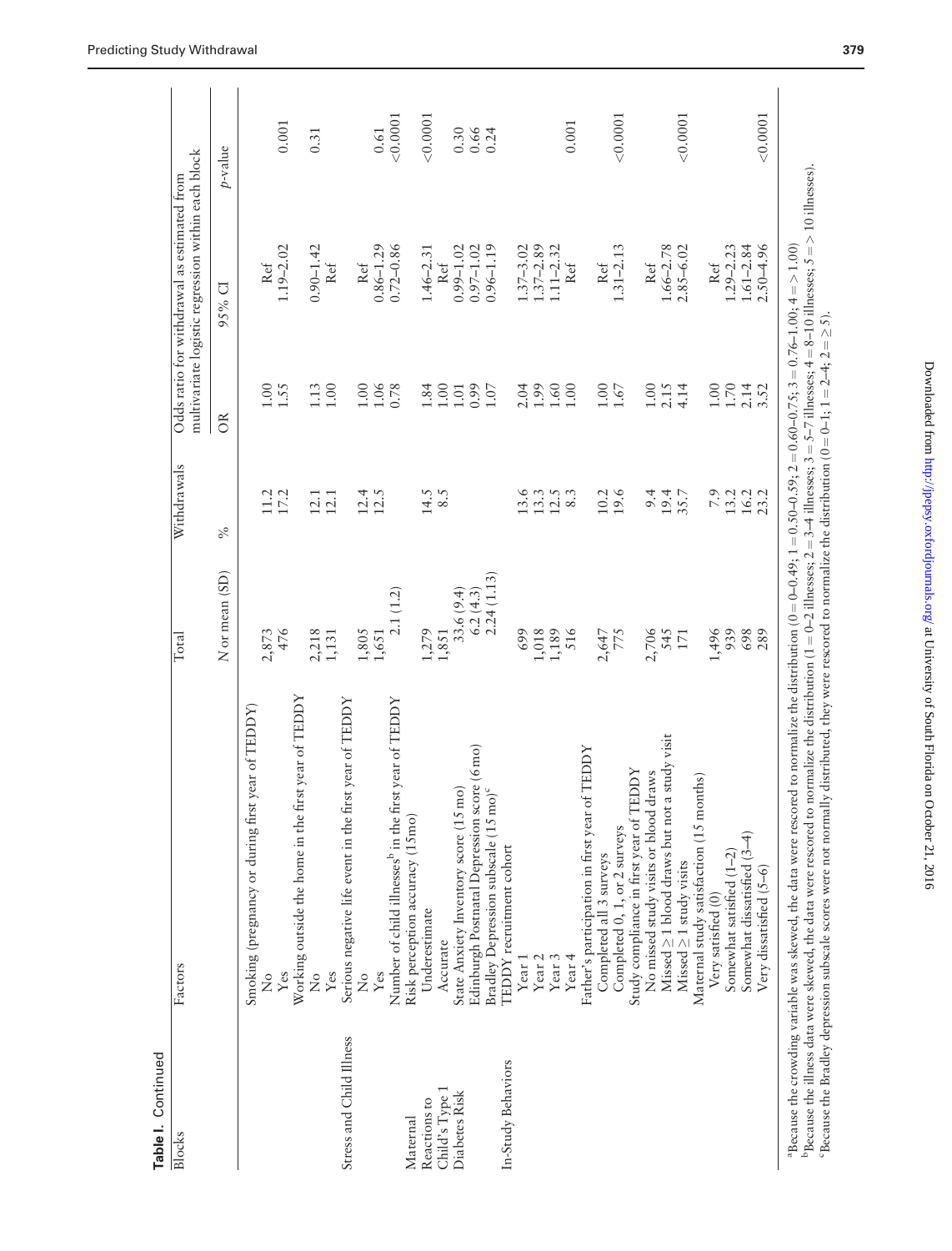| Factors                                          | $N$ or Mean (SD) | <b>OR</b> | $95\%$ CI     | $p$ -value |
|--------------------------------------------------|------------------|-----------|---------------|------------|
| Only child                                       |                  |           |               |            |
| No                                               | 1,862            | 1.00      | Ref           |            |
| Yes                                              | 1,471            | 1.28      | $1.01 - 1.64$ | 0.04       |
| Maternal age (at child's birth)                  | 30.7(5.0)        | 0.98      | $0.95 - 1.00$ | 0.03       |
| Household crowding (rooms/person) <sup>a</sup>   | 2.0(1.2)         | 1.16      | $1.04 - 1.28$ | 0.007      |
| Worked during pregnancy                          |                  |           |               |            |
| Reduced hours or did not work at all             | 1,648            | 1.37      | $1.09 - 1.72$ |            |
| Worked all trimesters                            | 1,685            | 1.00      | Ref           | 0.007      |
| Maternal smoking                                 |                  |           |               |            |
| $\rm No$                                         | 2,862            | 1.00      | Ref           |            |
| Yes                                              | 471              | 1.39      | $1.04 - 1.86$ | 0.03       |
| Number of child illnesses <sup>b</sup>           | 2.1(1.2)         | 0.88      | $0.80 - 0.97$ | 0.01       |
| Maternal risk perception accuracy                |                  |           |               |            |
| Underestimate                                    | 1,364            | 1.43      | $1.15 - 1.79$ |            |
| Accurate                                         | 1,969            | 1.00      | Ref           | 0.002      |
| TEDDY recruitment cohort                         |                  |           |               |            |
| Year 1                                           | 687              | 1.98      | $1.30 - 3.00$ |            |
| Year 2                                           | 990              | 2.12      | $1.43 - 3.13$ |            |
| Year 3                                           | 1,155            | 1.69      | $1.15 - 2.50$ |            |
| Year <sub>4</sub>                                | 501              | 1.00      | Ref           | 0.002      |
| Father's participation in first year of TEDDY    |                  |           |               |            |
| Completed all 3 surveys                          | 2,610            | 1.00      | Ref           |            |
| Completed 0, 1, or 2 surveys                     | 723              | 1.58      | $1.21 - 2.04$ | 0.0006     |
| Study compliance in first year of TEDDY          |                  |           |               |            |
| No missed study visits or blood draws 000        | 2,670            | 1.00      | Ref           |            |
| Missed $\geq$ 1 blood draw but not a study visit | 516              | 1.98      | $1.51 - 2.60$ |            |
| Missed $\geq$ 1 study visit                      | 147              | 3.30      | 2.18-4.99     | < 0.0001   |
| Maternal study satisfaction (15 months)          |                  |           |               |            |
| Very satisfied                                   | 1,469            | 1.00      | Ref           |            |
| Satisfied                                        | 909              | 1.89      | $1.42 - 2.51$ |            |
| Somewhat satisfied                               | 677              | 2.45      | $1.82 - 3.29$ |            |
| Neutral/dissatisfied                             | 278              | 4.19      | $2.93 - 6.00$ | < 0.0001   |

<span id="page-7-0"></span>Table II. Final Logistic Regression Model Predicting TEDDY Study Withdrawal in Years 2–3

<sup>a</sup>Because the crowding variable was skewed, the data were rescored to normalize the distribution  $(1 = 0 - 0.49; 2 = 0.50 - 0.59; 3 = 0.60 - 0.59)$  $0.75$ ;  $4 = 0.76 - 1.00$ ;  $5 = > 1.00$ ).

Because the illness data were skewed, the data were rescored to normalize the distribution (1=0-2 illnesses; 2=3-4 illnesses; 3=5-7 illnesses;  $4 = 8-10$  illnesses;  $5 = > 10$  illnesses).



Figure 1. ROC curves for null, demographics only, and final model.

se, but did find children who were first born or were the only child in the study were more likely to leave their study. [Dickinson et al. \(2012\)](#page-10-0) failed to find an association between only-child status and dropout in

their 5-year follow-up study of older children with cerebral palsy. Only-child status may be particularly important for longitudinal studies of newborns, as mothers are often more stressed with their first child ([Zinardo et al., 2009\)](#page-10-0). This may translate into greater difficulty dealing with the demands of the TEDDY protocol. Prior pediatric cohort studies have found maternal education to be an important predictor of study retention ([Constantine et al., 1993;](#page-10-0) [Howe et al.,](#page-10-0) [2013;](#page-10-0) [Turner and le Souef, 2003](#page-10-0); [Wolke et al., 2009\)](#page-10-0). We found it to be associated with dropout in the current study, but the association was so weak that it was not retained in the final model. Its importance may have been diminished by the fact that this was a highly educated sample; 56% of participating mothers were college graduates. Crowding was the demographic variable most strongly associated with leaving TEDDY; families living in more crowded households were more likely to withdraw. Crowding is often linked to low socioeconomic status, which may underlie this association [\(Curtis, Corman, Noonan, &](#page-10-0) [Reichman, 2010](#page-10-0)), as low socioeconomic status has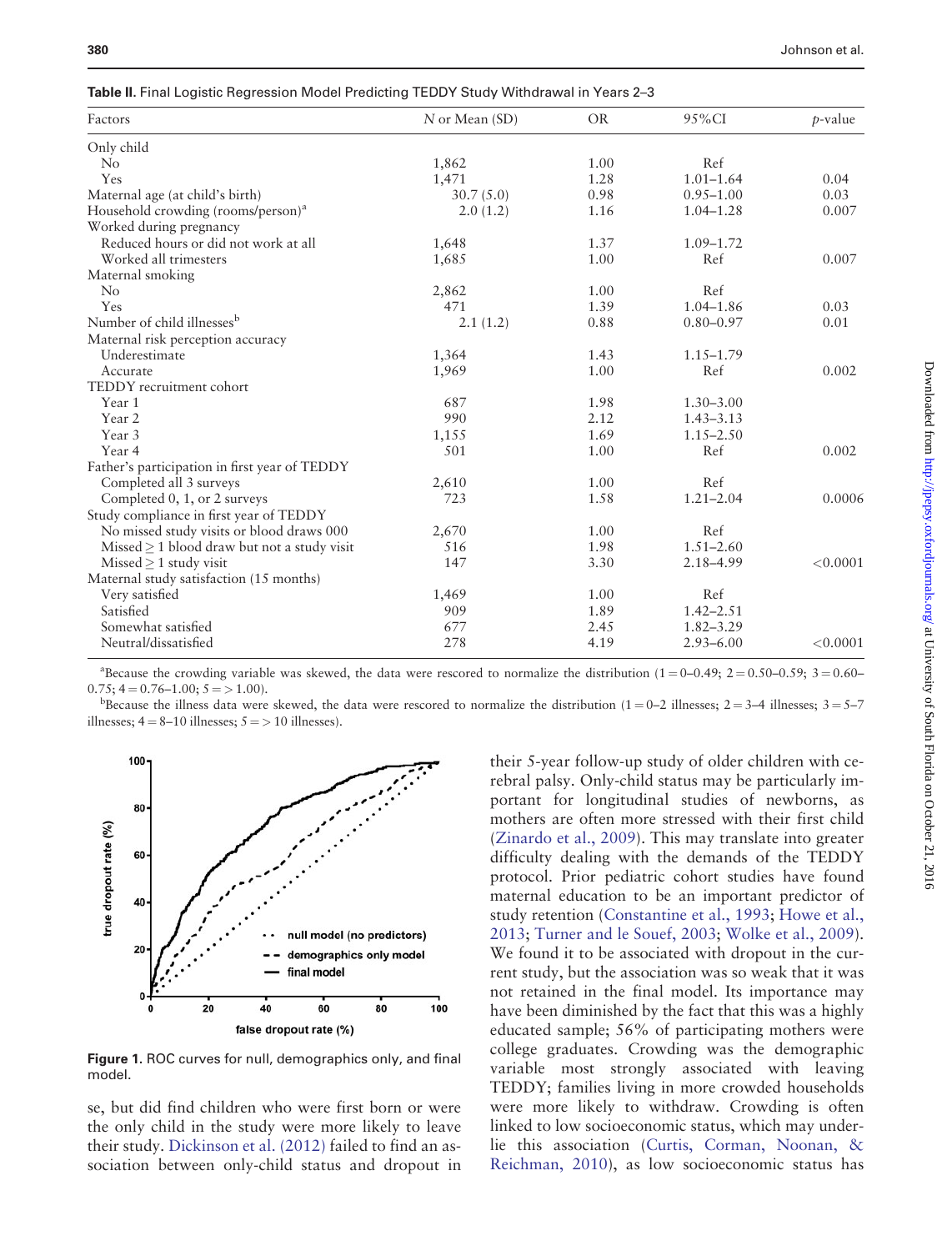been linked to study attrition in prior long-term observational birth cohort studies ([Greene et al., 2011;](#page-10-0) [Howe et al., 2013](#page-10-0); [Kotecha et al., 2010](#page-10-0); [Wolke et al.,](#page-10-0) [2009\)](#page-10-0).

Two maternal lifestyle behaviors were predictive of study dropout in Year 2 or 3: maternal smoking and not working or reducing work hours during pregnancy. Both variables were also predictive of TEDDY dropout in Year 1 ([Johnson et al., 2011\)](#page-10-0). Parental smoking has been associated with study attrition in several previous long-term birth cohort studies ([Greene et al., 2011](#page-10-0); [Howe et al., 2013;](#page-10-0) [Kotecha](#page-10-0) [et al., 2010;](#page-10-0) [Turner & le Souef, 2003](#page-10-0); [Wolke et al.,](#page-10-0) [2009\)](#page-10-0). We have speculated that maternal smokers may be less health conscious and therefore more likely to leave the TEDDY study. Maternal work status during the first year of TEDDY did not predict study withdrawal in Years 2–3. However, maternal work status during pregnancy did predict; if a mother worked all three trimesters during her pregnancy, she was more likely to remain in TEDDY in Year 1 and in Years 2–3. We can only speculate as to what may underlie this highly reliable association; perhaps mothers who choose to work throughout their pregnancy have strong coping skills and are able to respond to life's demands—including pregnancy and the demands of the TEDDY protocol—with greater ease than those who choose to reduce their work hours or not work at all when they are pregnant.

We did not find that stress was associated with study withdrawal, and the frequency of child illnesses was associated with withdrawal in a direction opposite to what was expected; children with more reported illnesses in the first year of TEDDY were more likely to remain in the study. Because all children in TEDDY are at increased risk for Type 1 diabetes, participating mothers may view frequent illnesses as a sign of impending diabetes and as a consequence remain in TEDDY. Alternatively, mothers who are concerned about their child's Type 1 diabetes risk may become hypervigilant about the child's health, reporting more child illnesses while remaining in the TEDDY study. Because we have biomarkers of the child's illness episodes from stool and saliva samples, in subsequent studies we will be able to determine whether these mothers are overreporting their child's illnesses or the children are, in fact, ill more often.

We had several measures of maternal reactions to the child's increased diabetes risk, including measures of risk perception, anxiety, and depression. Only risk perception proved to be a significant predictor of study withdrawal. Mothers who underestimated the child's risk for Type 1 diabetes were more likely to leave the TEDDY study both in Year 1 ([Johnson et al.,](#page-10-0) [2011\)](#page-10-0) and in Years 2 and 3. This finding is important not only because of its reliability but because so many mothers underestimate the child's risk; 39% of

mothers underestimated the child's risk at study inception, 40% at 6 months and 41% at 15 months. Risk underestimation occurred despite the fact that families were informed of the child's increased risk both orally and in writing when they were recruited into TEDDY. Other studies have reported high rates of risk underestimation among parents of children genetically at risk for Type 1 diabetes [\(Carmichael, et al., 2003;](#page-10-0) [Hood](#page-10-0) [et al., 2006\)](#page-10-0). Despite our best efforts to fully inform parents of their child's diabetes risk, many parents do not completely understand or accept this information. This, in turn, has implications for study retention. In this study, 10% of those with accurate risk perceptions and who were active in TEDDY for 1 year left the study in Year 2 or 3 compared with 15% of those who underestimated the child's risk. We did not find maternal depression to be a predictor of study dropout in Years 2–3. Maternal depression may be a better predictor of leaving a study early, in the first few months of a study protocol [\(Bigatti et al., 2001;](#page-9-0) [Moser et al., 2000](#page-10-0)).

Consistent with our hypothesis, In-Study Behaviors proved to be the most important predictors of study withdrawal. All variables in this block were significant and the block as a whole showed the strongest association to study dropout. Families who were recruited into TEDDY in the fourth year of the study had lower Year 2–3 withdrawal rates than families recruited in earlier years. We suspect that the TEDDY staff may have developed greater skill at relating to TEDDY families, leading to greater study retention. It is also possible that study staff became more selective in their recruitment efforts over time. The analysis of father participation as a predictor of study withdrawal is unique and its reliable association with study withdrawal in both Year 1 [\(Johnson et al., 2011\)](#page-10-0) and Years 2–3 of TEDDY suggests this is a variable that needs greater attention in pediatric longitudinal studies. Although 77% of fathers of children who were in TEDDY for at least 1 year completed all study surveys, the withdrawal rate for families whose fathers failed to complete all of the surveys was nearly twice as high (19%) as the withdrawal rate for families whose fathers completed all surveys (10%). Compliance with study visits during Year 1 of TEDDY was also a predictor of study withdrawal in Years 2–3. Most TEDDY parents (81%) who remained in TEDDY for 1 year did not miss a single visit or blood draw, and only 9% of these families left TEDDY in Years 2–3. In contrast, 19% of those who missed a blood draw and 36% of those who missed a study visit left TEDDY in Years 2–3. It appears that measures of study compliance are good indicators of those families who will ultimately leave a study. A long-term study of quality of life of children with cerebral palsy reported similar results [\(Dickinson et al.,](#page-10-0) [2012\)](#page-10-0). Maternal dissatisfaction with the study also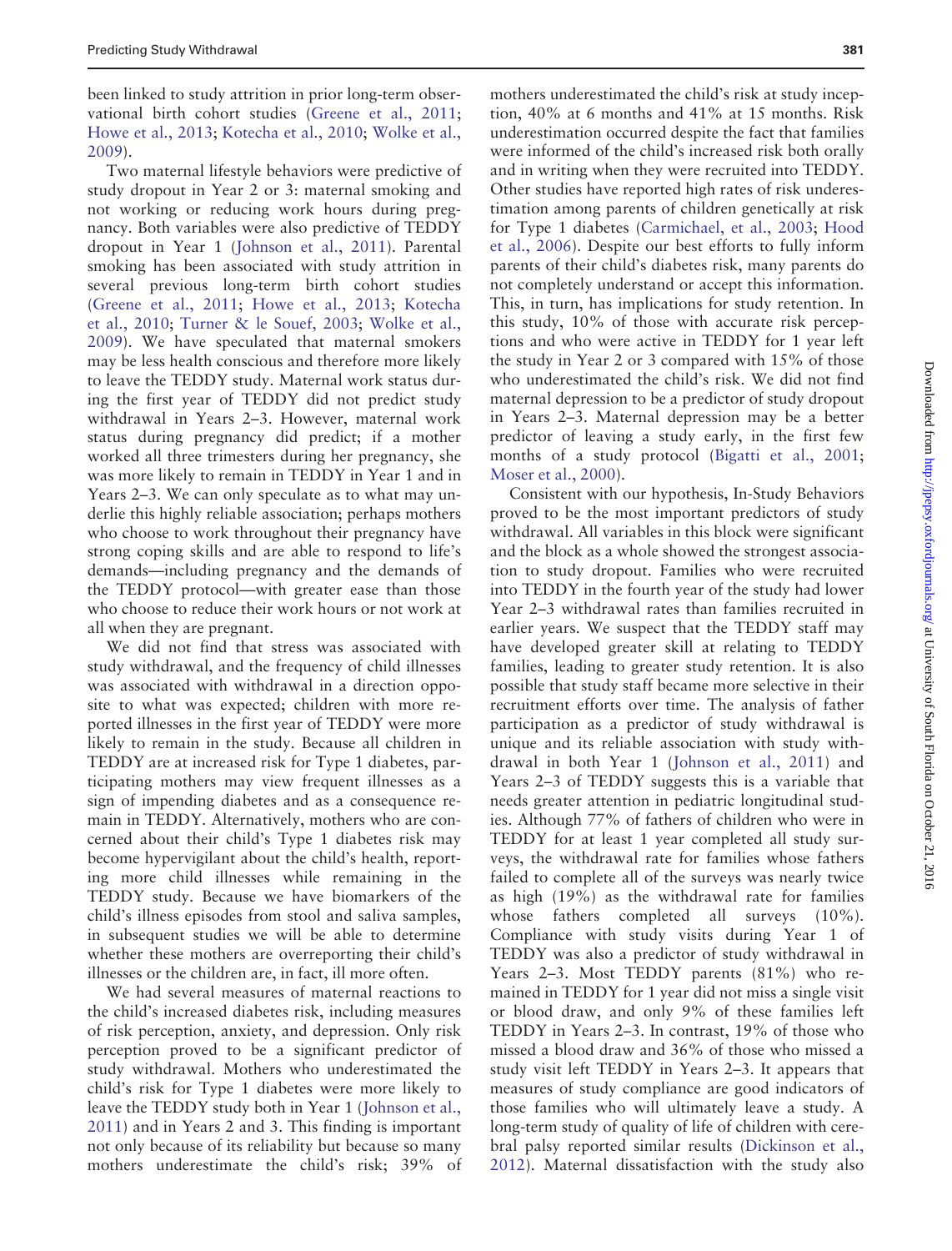<span id="page-9-0"></span>proved to predict leaving TEDDY in Years 2–3. Only 8% of families exhibiting the highest maternal satisfaction left TEDDY compared with 23% of those expressing the most dissatisfaction.

Although studies of participant dropout have historically focused on demographic variables, the results of this study's multiple logistic regression and ROC curve analyses suggest that behavioral and psychological variables are important and underutilized predictors. The ultimate goal of any effort to predict study withdrawal is to develop strategies to enhance study retention. Most demographic predictors are not amenable to change. In contrast, many behavioral and psychological variables are amenable to change. In this study, several significant predictors of study withdrawal—risk underestimation, study compliance, and study satisfaction—are potentially modifiable. There is an evidence-based literature on risk communication ([Trevena et al., 2013](#page-10-0)) that could be used to develop new strategies to improve parents' understanding of their child's Type 1 diabetes risk. Tailored interventions could be developed targeting families who are missing study visits. Structures could be put in place to assess and address any dissatisfaction families may be experiencing in TEDDY. Other important predictors—cohort year and father participation—could be further explored to discern potential avenues for intervention. For example, retention efforts by study staff may be examined to discern those that are most effective. While father participation per se may not be easily modifiable, efforts to increase social support in families with poor father participation may be one strategy. Of course, whether such efforts result in improved retention rates must be subject to empirical scrutiny.

Study limitations include its focus on a highly educated sample of families from the general population whose infants were identified as genetically at-risk for Type 1 diabetes. Consequently, the results may not be applicable to other populations. Although the inclusion of behavioral and psychological variables markedly improved the prediction model over one limited to demographic variables, the ROC curve for the final model clearly indicates that other unmeasured variables remain to be identified to further improve predictive power. Further, this study focused on withdrawal in Year 2 or 3; the study is projected to continue until the child is 15 years of age. Study retention will continue to be a major concern, and the predictors of retention and withdrawal may well change as the child becomes older.

Nevertheless, the current study's findings will guide retention efforts in TEDDY and may prove useful to others conducting pediatric multiyear longitudinal birth cohort studies. Long-term studies of gene– environment interactions present formidable challenges in both identification of at-risk children at a

young age and intensive monitoring of environmental exposures. Retention of participants is critical if study investigators hope to meet their scientific objectives. However, the literature on factors associated with study withdrawal and retention is sparse, has rarely focused on studies with long follow-ups and has been primarily limited to demographic variables. Our findings suggest that the inclusion of psychological and behavioral measures may improve our scientific understanding of why participants join studies and stay or leave them. Perhaps equally important, such variables offer possible avenues for protocol modification to improve study retention.

# Supplementary Data

[Supplementary data](http://jpepsy.oxfordjournals.org/lookup/suppl/doi:10.1093/jpepsy/jsv092/-/DC1) can be found at: [http://www.jpepsy.](http://www.jpepsy.oxfordjournals.org/) [oxfordjournals.org/](http://www.jpepsy.oxfordjournals.org/). TEDDY Study Group members are provided at (list web link).

# Funding

This study was funded by U01 DK63829, U01 DK63861, U01 DK63821, U01 DK63865, U01 DK63863, U01 DK63836, U01 DK63790, UC4 DK63829, UC4 DK63861, UC4 DK63821, UC4 DK63865, UC4 DK63863, UC4 DK63836, UC4 DK95300, and UC4 DK100238, and Contract No. HHSN267200700014C from the National Institute of Diabetes and Digestive and Kidney Diseases (NIDDK), National Institute of Allergy and Infectious Diseases (NIAID), National Institute of Child Health and Human Development (NICHD), National Institute of Environmental Health Sciences (NIEHS), Juvenile Diabetes Research Foundation (JDRF), and Centers for Disease Control and Prevention (CDC). This work was supported in part by the NIH/NCATS Clinical and Translational Science Awards to the University of Florida (UL1 TR000064) and the University of Colorado (UL1 TR001082).

Conflicts of interest: None declared.

## References

- Aylward, G., Hatcher, R., Stripp, B., Gustafson, N. & Leavitt, L. (1985). Who goes and who stays: subject loss in a multicenter longitudinal follow-up study. Journal of Developmental and Behavioral Pediatrics, 6, 3–8.
- Baccarelli, A., & Ghosh, S. (2012). Environmental exposures, epigenetics, and cardiovascular disease. Current Opinion in Clinical Nutrition and Metabolic Care, 15, 323–329.
- Barouki, R., Gluckman, P. D., Grandjean, P., Hanson, M., & Heindel, J. J. (2012). Developmental origins of noncommunicable disease: Implications for research and public health. Environmental Health, 11, 42. doi: 10.1186/ 1476-069X-11-42
- Bigatti, S., Cronan, T., & Anaya, A. (2001). The effects of maternal depression on the efficacy of a literacy intervention program. Child Psychiatry and Human Development, 32, 147–162.
- Bradley, C., & Lewis, K. S. (1990). Measures of psychological well-being and treatment satisfaction developed from responses of people with tablet-treated diabetes. Diabetes Medecine, 7, 445–451.